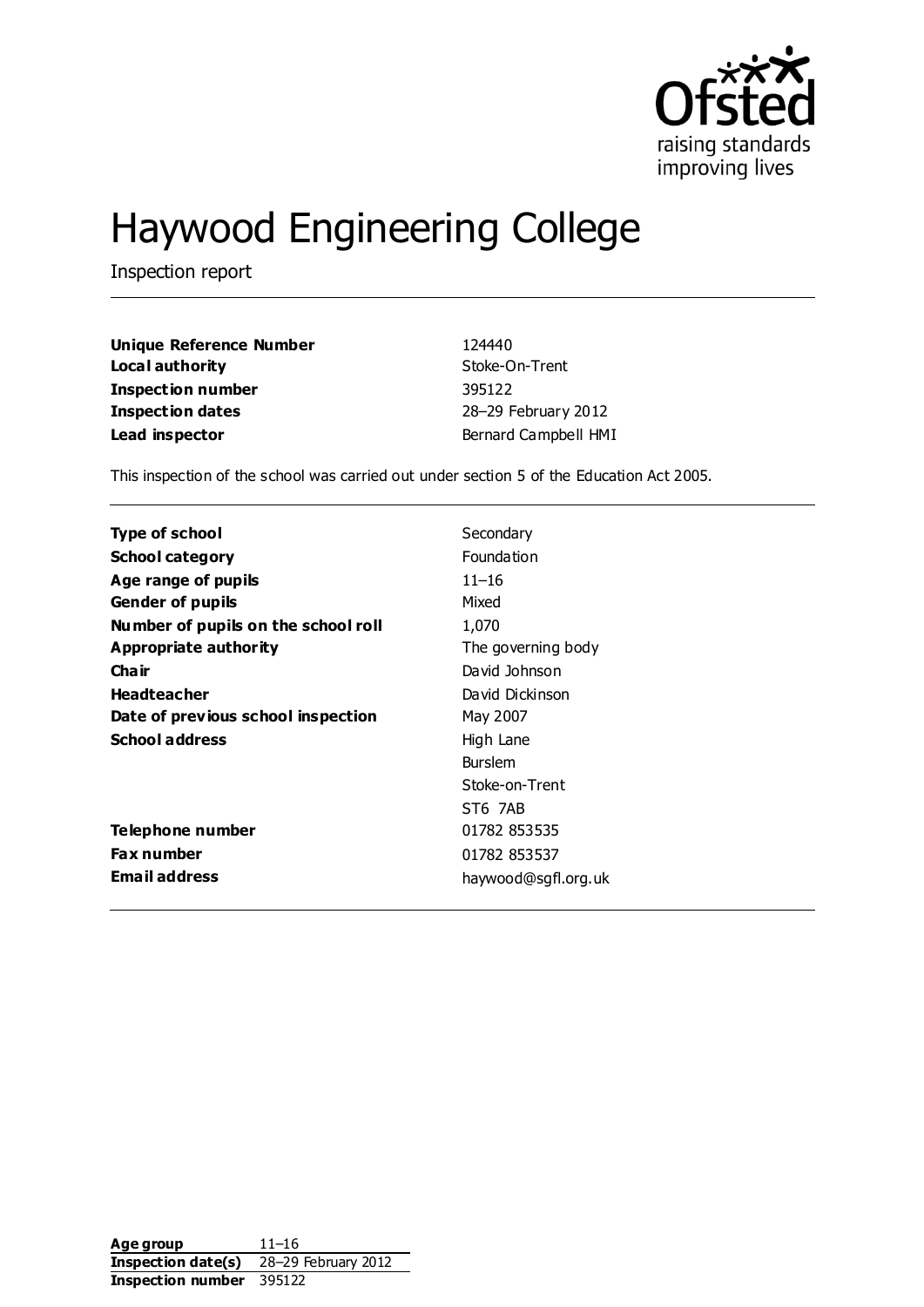

You can use Parent View to give Ofsted your opinion on your child's school. Ofsted will use the information parents and carers provide when deciding which schools to inspect and when.

You can also use Parent View to find out what other parents and carers think about schools in England. You can visit [www.parentview.ofsted.gov.uk,](www.parentview.ofsted.gov.uk) or look for the link on the main Ofsted website:<www.ofsted.gov.uk>

The Office for Standards in Education, Children's Services and Skills (Ofsted) regulates and inspects to achieve excellence in the care of children and young people, and in education and skills for learners of all ages. It regulates and inspects childcare and children's social care, and inspects the Children and Family Court Advisory Support Service (Cafcass), schools, colleges, initial teacher training, work-based learning and skills training, adult and community learning, and education and training in prisons and other secure establishments. It assesses council children's services, and inspects services for looked after children, safeguarding and child protection.

Further copies of this report are obtainable from the school. Under the Education Act 2005, the school must provide a copy of this report free of charge to certain categories of people. A charge not exceeding the full cost of reproduction may be made for any other copies supplied.

If you would like a copy of this document in a different format, such as large print or Braille, please telephone 0300 123 4234, or email [enquiries@ofsted.gov.uk](mailto:enquiries@ofsted.gov.uk)

You may copy all or parts of this document for non-commercial purposes, as long as you give details of the source and date of publication and do not alter the information in any way.

To receive regular email alerts about new publications, including survey reports and school inspection reports, please visit our website and go to 'Subscribe'.

Piccadilly Gate Store Street Manchester M1 2WD

T: 0300 123 4234 Textphone: 0161 618 8524 [enquiries@ofsted.gov.uk](mailto:enquiries@ofsted.gov.uk) [www.ofsted.gov.uk](http://www.ofsted.gov.uk/)



© Crown copyright 2012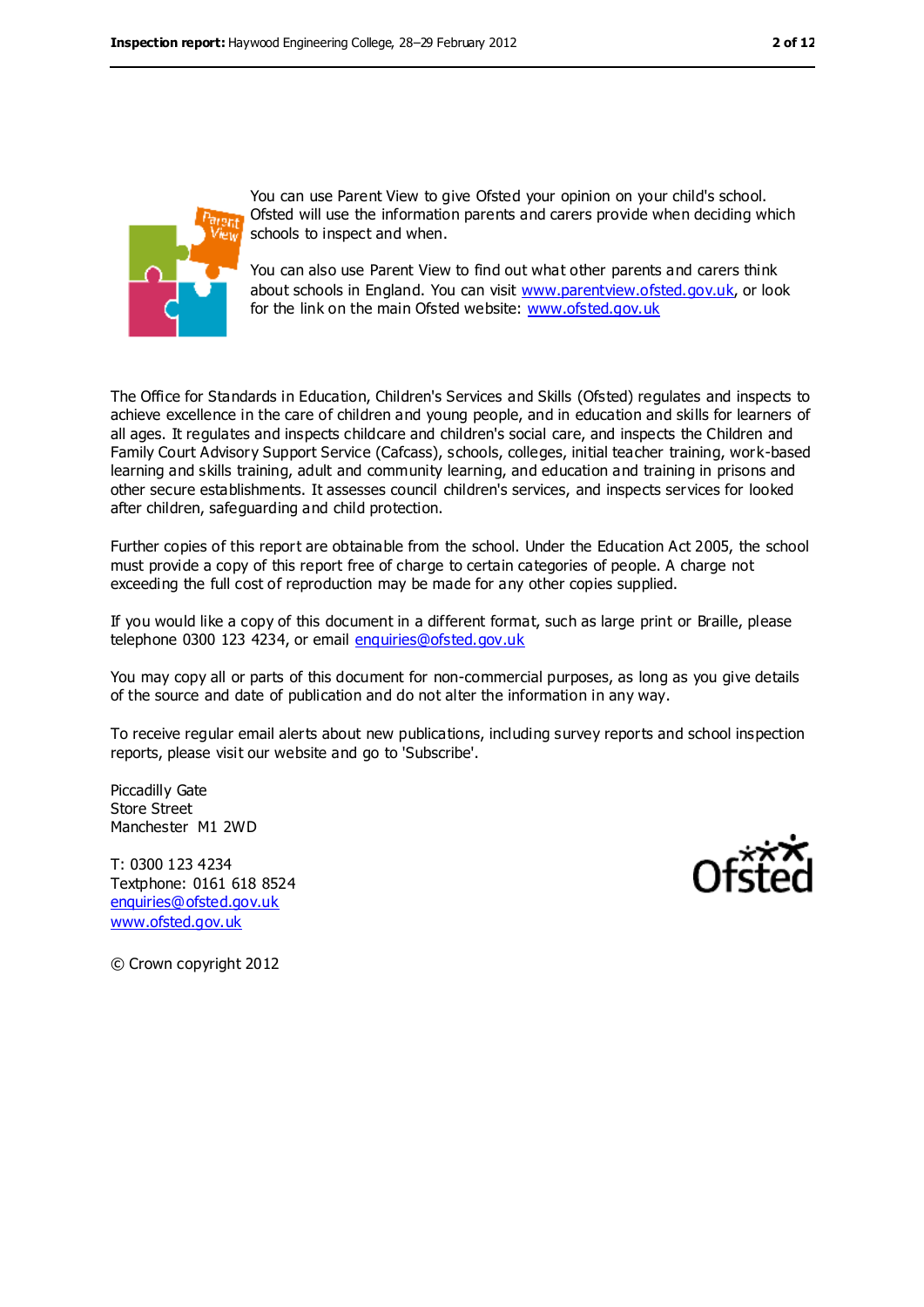## **Introduction**

Inspection team

| Bernard Campbell           | Her Majesty's Inspector |
|----------------------------|-------------------------|
| <b>Clarice Nelson-Rowe</b> | Additional inspector    |
| Mark Shenton               | Additional inspector    |
| Pamela Hemphill            | Additional inspector    |

This inspection was carried out with two days' notice. Thirty nine lessons were observed and 39 teachers seen. Meetings were held with groups of students, staff, and members of the governing body. Inspectors observed the school's work and scrutinised the school's plans, records, analysis of data and self-evaluation. Inspectors took account of 580 parental questionnaires, 106 staff questionnaires and 150 pupil questionnaires. No responses were available from the on-line questionnaire (Parent View).

### **Information about the school**

The college is an average-sized secondary school. Many refurbished areas of the college have been opened during the current school year and the building work will be completed in June 2012 with the opening of a new sports hall. The proportion of students known to be eligible for free school meals is above average. The proportion of students from minority ethnic groups is average. The proportion of students who have special needs and who are being supported at school action is above average. The proportion supported at school action plus or with a statement of special educational needs is well above average. The college meets the current floor standard, whereby the government sets the minimum expectations for attainment and progress. In 2011, the college gained a gold award for Cultural Diversity to add to their International Schools and Artsmark gold awards. The Investors in People and Health Schools awards have been held for the past 12 years.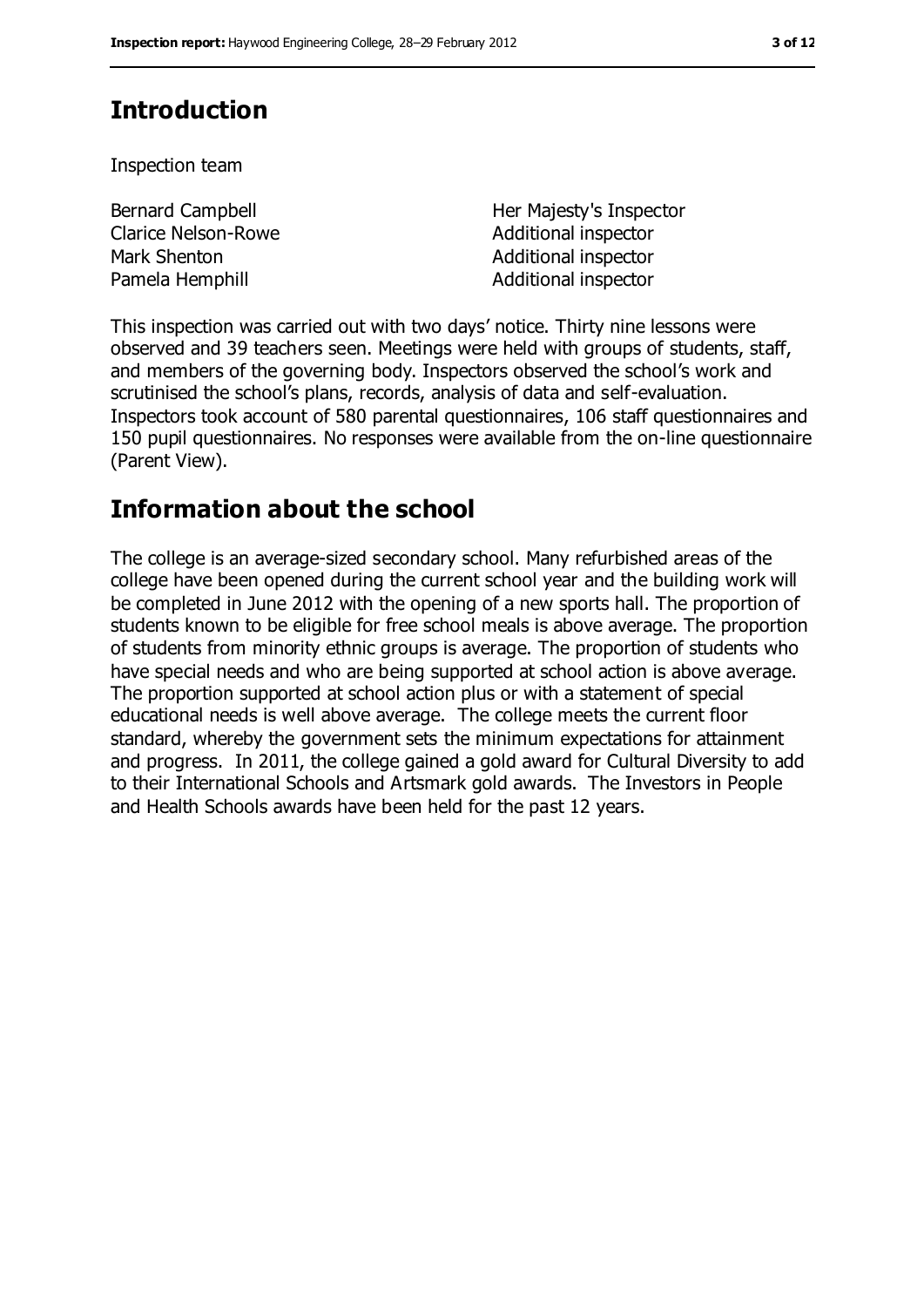**Inspection grades: 1 is outstanding, 2 is good, 3 is satisfactory and 4 is inadequate** Please turn to the glossary for a description of the grades and i nspection terms

### **Inspection judgements**

| <b>Overall Effectiveness</b> |  |
|------------------------------|--|
|------------------------------|--|

| <b>Achievement of pupils</b>          |  |
|---------------------------------------|--|
| <b>Quality of teaching</b>            |  |
| <b>Behaviour and safety of pupils</b> |  |
| <b>Leadership and management</b>      |  |

#### **Key Findings**

- This is a satisfactory school with a number of strengths. It is not a good school because achievement is satisfactory.
- On past measures, the progress made by students was consistently good when compared with similar schools. On present measures, achievement is satisfactory because students do not make better than average progress from their level of attainment at Key Stage 2. The progress students make in English is close to the average but it is below average in mathematics. Attainment is broadly average on some measures, but the proportion gaining five GCSEs at grades A\*to C, including English and mathematics, is below average.
- Good teaching has successfully led to relatively good progress but has not been focussed on the school's new targets for long enough to accelerate progress further. The quality of teaching promotes good attitudes to learning. In the small minority of lessons that are satisfactory, objectives are not sharp enough and planning does not precisely meet the range of students' needs in the class.
- Good behaviour and attendance contribute well to students' learning and progress. Any disruption in lessons is only occasional. Exclusions are below average and attendance is above average. Students feel safe and levels of bullying are low and reducing.
- The school has effective systems in place to bring about improvements in teaching and to monitor them through lesson observations and regular reviews targeted at specific aspects of teaching and learning. Performance management reviews are carried out thoroughly, are linked to professional standards, and influence judgements on pay progression. On occasion, the impact of initiatives is not evaluated with sufficient clarity. Leaders and staff work effectively to promote students' good spiritual, moral, social and cultural development which has resulted in a positive climate for learning. The good capacity to improve is demonstrated in improving attainment, the consistent success in making better progress than similar schools, good and improved attendance and reduced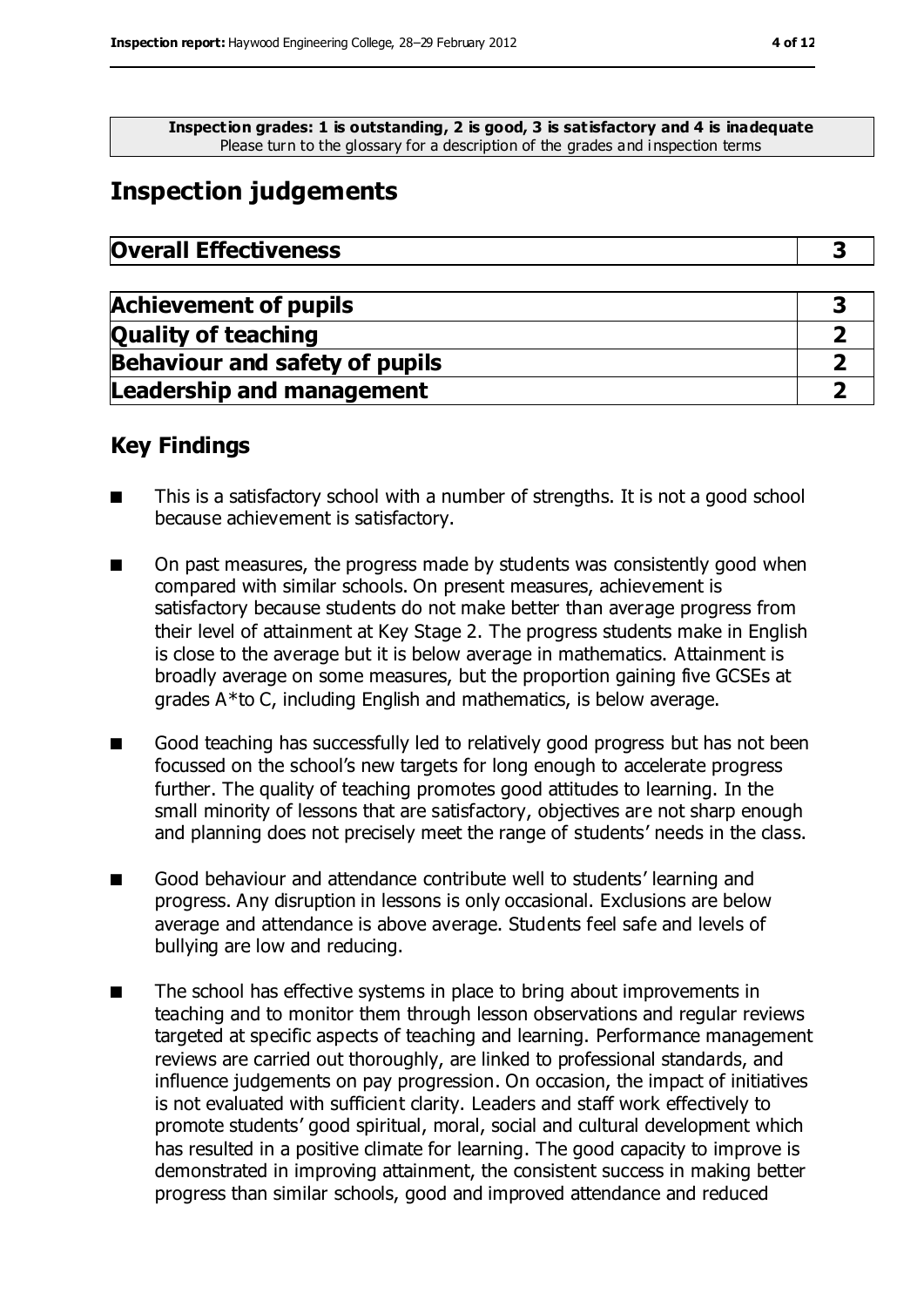exclusions. The school has changed gear by setting higher targets for achievement and is well placed to meet the challenge to accelerate rates of progress.

Schools whose overall effectiveness is judged satisfactory may receive a monitoring visit by an Ofsted inspector before their next section 5 inspection.

### **What does the school need to do to improve further?**

- Further increase attainment and progress, especially in mathematics and English by:
	- meeting the school's higher targets for students to make three, or more, levels of progress, especially in mathematics and English
	- using assessment more consistently, and planning more precisely, to meet the needs of different groups of students
	- increasing opportunities for students to learn independently  $\equiv$
	- further improving students' literacy skills.
- Strengthening the use of evaluation to identify the impact of particular initiatives.

### **Main Report**

#### **Achievement of pupils**

Students enter the school with attainment that is below average and they leave with attainment that is broadly average. However, the proportion gaining five GCSEs at grades A\*-C, including English and mathematics, is below average.

In 2011 there was a dip in the progress made in GCSE English and mathematics. Some students who achieved a grade C in early entry GCSE examinations did not reenter to get a higher result. The school recognised this problem and has tackled it effectively. This year, students are being re-entered in mathematics, and additional provision has been made to ensure that more-able students achieve the higher GCSE grades. School assessment and the results of early entry indicate that higher ability students are making improved progress in mathematics. Rates of progress are on track to return to the previous levels in English. Students make better progress in English than mathematics. However, students with weaker literacy skills make less progress than others. Weaker performance in history, technology and one science course have been effectively tackled by changes to the curriculum and predicted outcomes are higher for these subjects in 2012.

Learning in the majority of lessons is good. Students are willing to work and they participate well in activities. They are prepared to voice their ideas and to listen and learn from each other. They value the feedback they receive from teachers which enables them to focus on what they need to do to improve. They respond well to opportunities to reflect on moral and social issues. Disabled students and those who have special educational needs respond well in effective lessons when well-designed short tasks are conducted at a good pace. On a few occasions, some weaker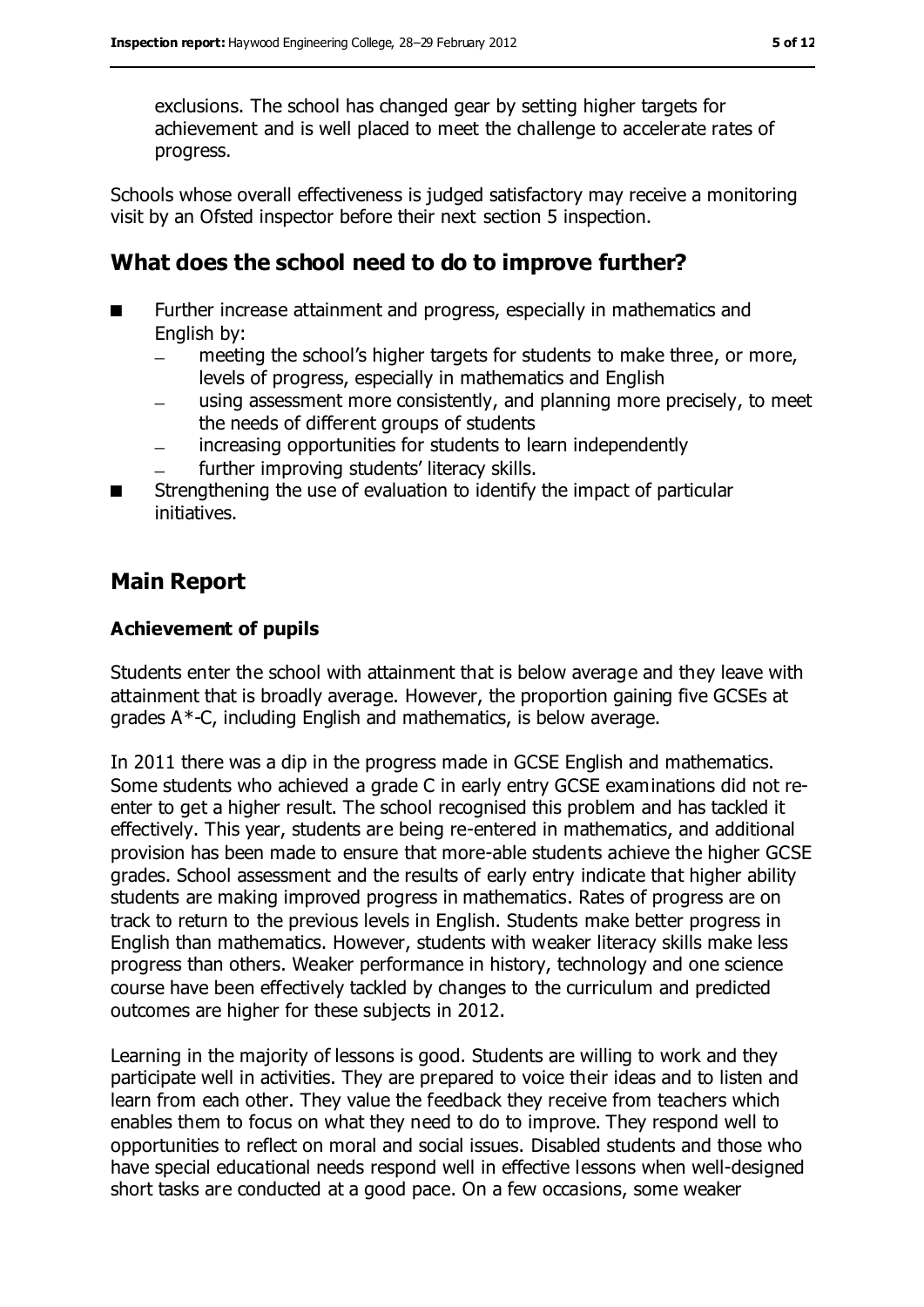students become restless and lack concentration when the lesson is not pitched accurately to meet their needs, or if the teacher talks for too long and they do not have enough opportunity to work independently. Most parents and carers believe that their child is making good progress, is developing their skills in reading and writing, and is having their particular needs met. The inspection found that students' progress is relatively good in relation to similar schools but is satisfactory when compared with national averages.

#### **Quality of teaching**

The large majority of teaching is good, a small minority is satisfactory and a smaller proportion is outstanding. Strong and trusting relationships consistently create a calm and purposeful working atmosphere where there is an enthusiasm for learning and a respect for all. In the most effective lessons, students have access to a wide range of exciting resources and they learn specific skills through well-paced and sequenced activities. Teachers' plans reflect on the progress made in the previous lesson and identify how to meet the different needs within the class. Objectives specify clear success criteria, explanations are clear and students know exactly what is expected. Teachers lead whole-class discussions well to review learning at different points of the lesson and to reinforce subject literacy. Questioning is used effectively in a wide range of subjects to encourage high level reflection on issues such as, the mathematics of artistic design, bereavement, the deadly sins, prejudice in the USA, and the merits of nano-technology. As a result, students' spiritual, moral, social and cultural awareness is developed well.

Most parents and carers are of the same view that students are taught well. Pupils say they enjoy lessons and that they have a voice in influencing how they are taught. Homework is also used well to consolidate their learning. The whole-school marking system systematically provides written feedback on the strengths and weaknesses of students' work and on what they need to do to improve. Where teaching was less effective, objectives were unclear and not used effectively to reinforce or assess learning. Planning for the needs of identified groups was sometimes weaker leading to students' slower progress. Opportunities were occasionally missed for students to work more independently.

#### **Behaviour and safety of pupils**

Behaviour was judged as good or better in most lessons, in line with the survey results from parents, carers and students. This contributes well to the flow of learning in most lessons. Disruptive incidents seldom occur. Behaviour around the school is consistently orderly and students are polite and helpful. Students show respect and courtesy to staff and to each other. These positive attitudes also contribute to good safety around the school and in lessons. Students, their parents and carers, and staff agree that students are safe in school.

The incidence of bullying and racist incidents is low and reducing. Bullying allegations are followed-up and recorded well. Anti-bullying work is supported effectively within the mixed-age tutorial groups, which enables older students to support younger ones. The dangers of cyber-bullying are highlighted strongly in lessons and around the school. Use of and access to the school network is monitored closely, for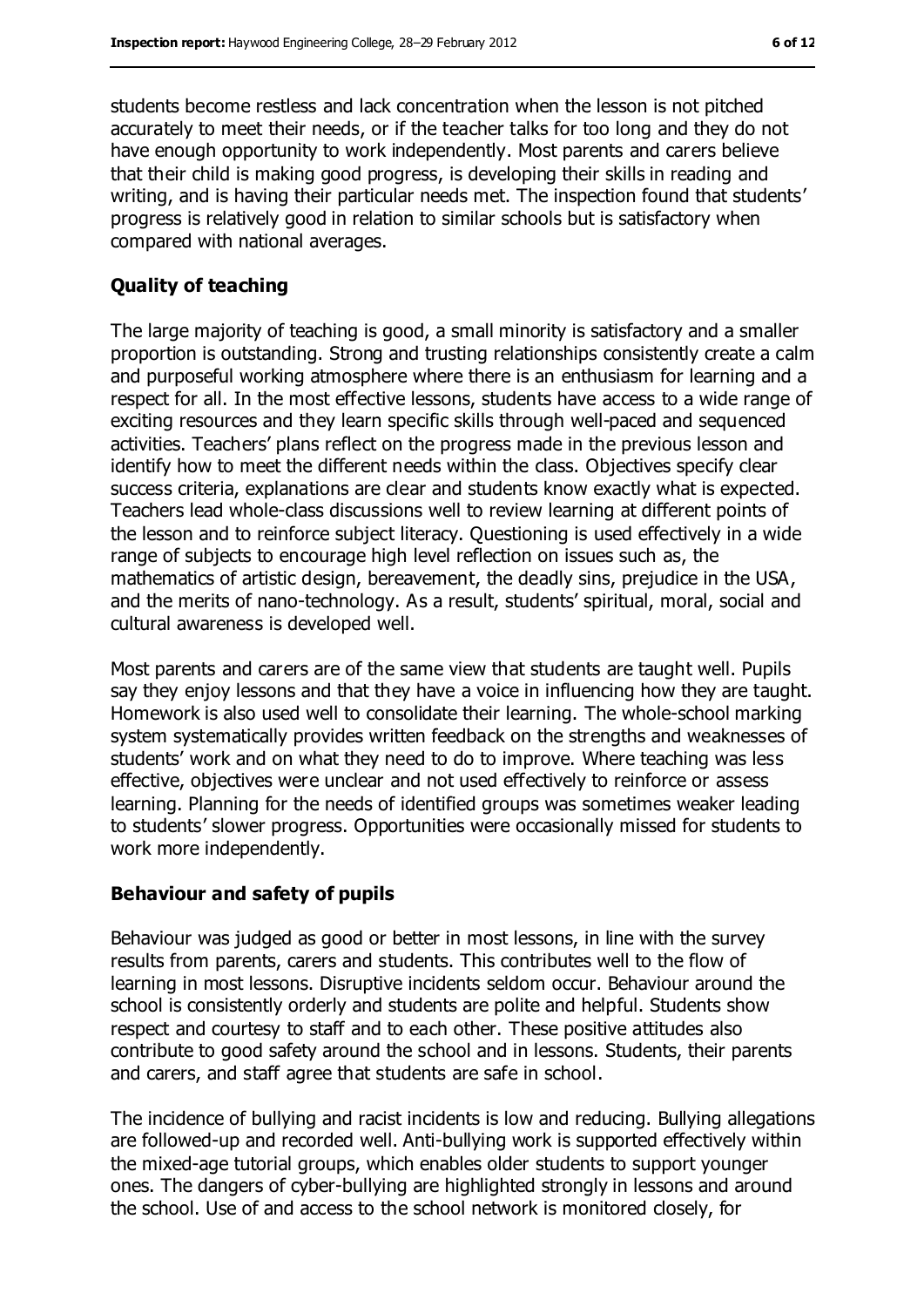instance, by picking up any racist or extremist language. The school has an active and positive approach to tackling homophobic behaviour.

Dedicated provision for potentially vulnerable students, such as the nurture group, has improved attendance and behaviour. Well-targeted support for those students and their families whose circumstances may make them vulnerable, includes early intervention in collaboration with primary schools, and is supported by strong multiagency and team working. These strategies have led to a reduction in persistent absence and both internal and external exclusion. Rates of inclusion of students known to be eligible for free school meals, those who are disabled and those who have special educational needs are better than average. The recently introduced 'learner passports' provide good information about the learning needs of students with behavioural problems, but they are not always used effectively by teachers to meet students' identified needs. Attendance has improved over time and is consistently above the national average. Punctuality is monitored well and the incidence of lateness is low and reducing.

#### **Leadership and management**

The headteacher communicates strong direction and pursues an inclusive vision for the school. The school motto of 'equally different and equally likely to succeed' is demonstrated by the fact that no groups underachieve, students potentially more vulnerable to disaffection are included well and students' spiritual, moral, social and cultural development is good. Leaders have created a positive climate for learning and students are prepared well for the next stage of learning. A high proportion of students continue in education, training or employment.

Senior leaders have effective systems in place to evaluate the improvements in teaching through lesson observations and regular reviews targeted at specific aspects of teaching and learning. Extensive programmes of professional development are tailored to individually identified needs. Teaching workshops are run by staff with good expertise in aspects of teaching.

Middle leaders play a strong role in monitoring teaching and learning in their subject area, which teachers report as rigorous and supportive. Middle leaders meet regularly with senior leaders to review and improve the progress of students. School self-evaluation is accurate and leads to well-planned actions. Data is analysed thoroughly. Staff demonstrate a strong commitment to make further improvements. All staff in the survey said they were proud of the school and most expressed strong confidence in its leadership and management.

The engineering specialism is used well to promote the functional use of mathematical and scientific skills through cross-curricular projects. A wide range of options at Key Stage 4 are adjusted to meet students' needs and preferences. This results in almost all students gaining five GCSEs at grades A\*to G and contributes to the steady increase in the proportion gaining five GCSEs at A\*to C grades. The introduction of mixed-age tutor groups was successfully managed and enables students to take greater responsibility for each other. The wide range of extracurricular activities contributes well to the positive experiences students have at school.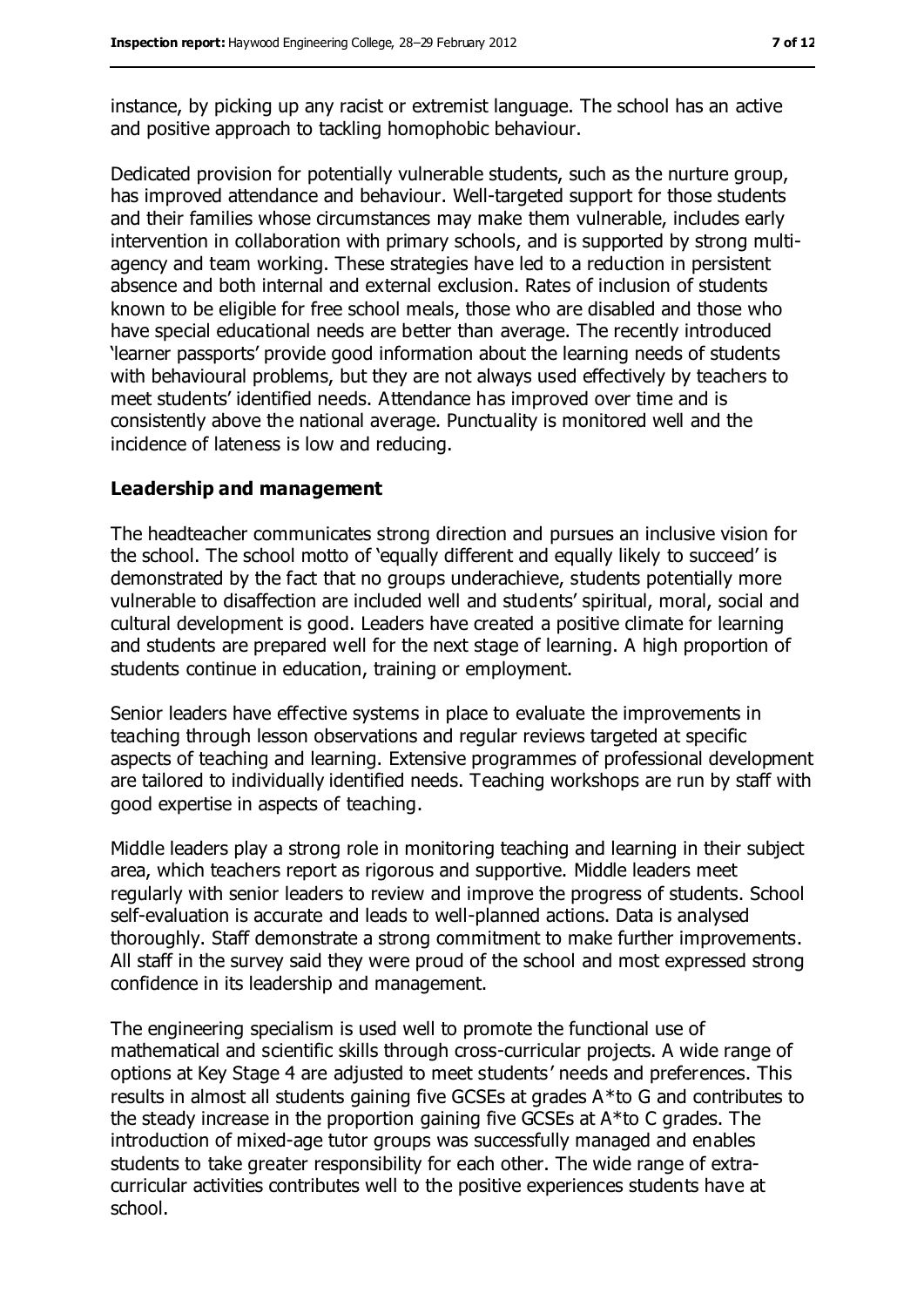The governing body is well informed about the school, understands its strengths and weaknesses and is proactive in questioning aspects of school improvement. Members regularly receive reports from middle as well as senior leaders. Students from the wide range of school council committees make a distinctive contribution through their regular reports to the governing body.

Parents and carers have strong confidence in the school. The school successfully engages with a wide range of parents and carers, including the hard-to reach, to improve behaviour and attendance and students' engagement in learning. The school's arrangements for safeguarding meet statutory requirements and give no cause for concern.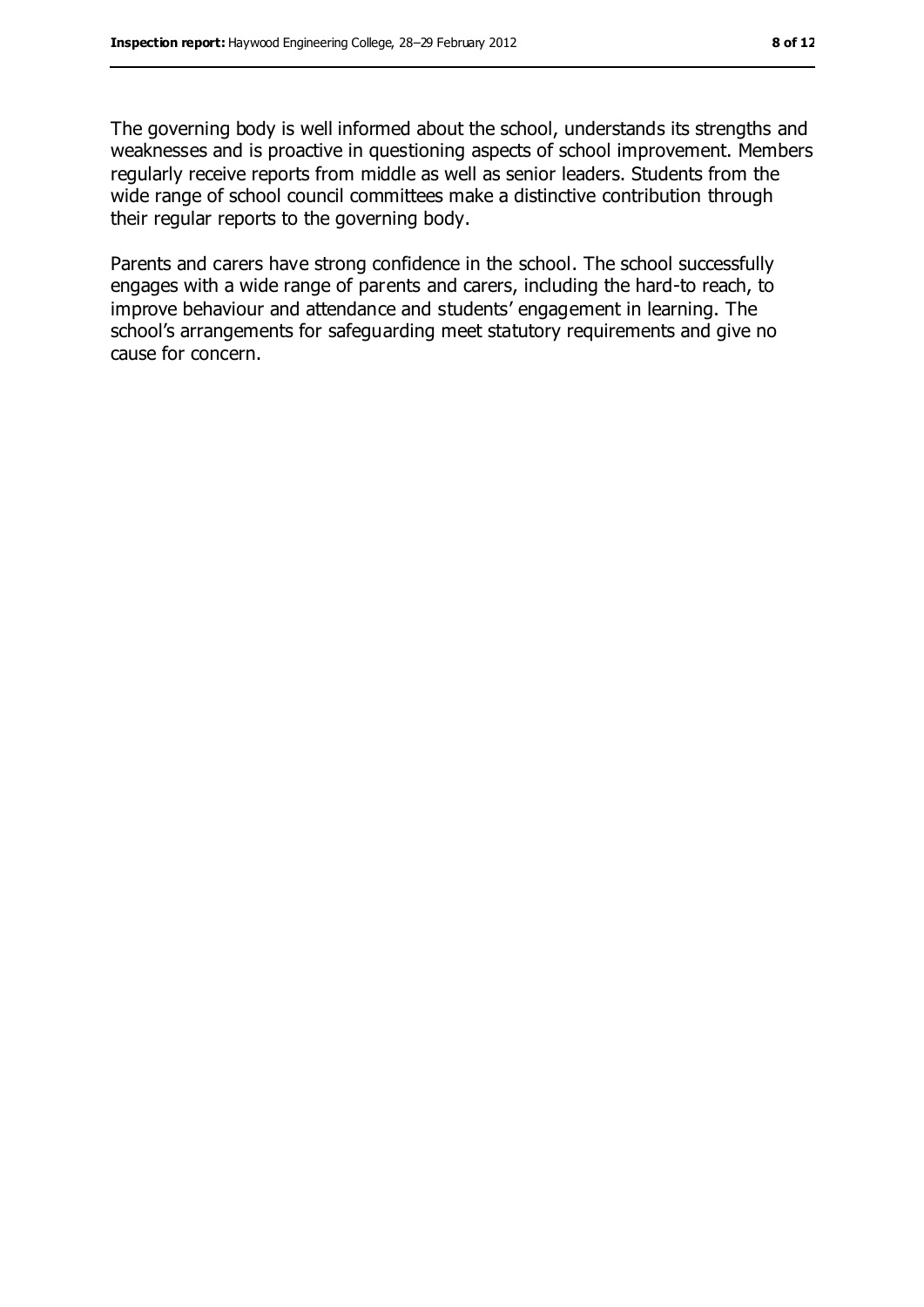### **Glossary**

### **What inspection judgements mean**

| Grade   | <b>Judgement</b> | <b>Description</b>                                                                                                                                                                                                            |
|---------|------------------|-------------------------------------------------------------------------------------------------------------------------------------------------------------------------------------------------------------------------------|
| Grade 1 | Outstanding      | These features are highly effective. An outstanding school<br>provides exceptionally well for all its pupils' needs.                                                                                                          |
| Grade 2 | Good             | These are very positive features of a school. A school that is<br>good is serving its pupils well.                                                                                                                            |
| Grade 3 | Satisfactory     | These features are of reasonable quality. A satisfactory school<br>is providing adequately for its pupils.                                                                                                                    |
| Grade 4 | Inadequate       | These features are not of an acceptable standard. An<br>inadequate school needs to make significant improvement in<br>order to meet the needs of its pupils. Ofsted inspectors will<br>make further visits until it improves. |

### **Overall effectiveness of schools**

|                       | Overall effectiveness judgement (percentage of schools) |      |                     |                   |
|-----------------------|---------------------------------------------------------|------|---------------------|-------------------|
| <b>Type of school</b> | <b>Outstanding</b>                                      | Good | <b>Satisfactory</b> | <b>Inadequate</b> |
| Nursery schools       | 46                                                      | 46   |                     |                   |
| Primary schools       | 8                                                       | 47   | 40                  |                   |
| Secondary schools     | 14                                                      | 38   | 40                  |                   |
| Special schools       | 28                                                      | 48   | 20                  |                   |
| Pupil referral units  | 15                                                      | 50   | 29                  |                   |
| All schools           |                                                         | 46   | 38                  |                   |

New school inspection arrangements have been introduced from 1 January 2012. This means that inspectors make judgements that were not made previously.

The data in the table above are for the period 1 September 2010 to 31 August 2011 and represent judgements that were made under the school inspection arrangements that were introduced on 1 September 2009. These data are consistent with the latest published official statistics about maintained school inspection outcomes (see [www.ofsted.gov.uk\)](www.ofsted.gov.uk).

The sample of schools inspected during 2010/11 was not representative of all schools nationally, as weaker schools are inspected more frequently than good or outstanding schools.

Primary schools include primary academy converters. Secondary schools include secondary academy converters, sponsor-led academies and city technology colleges. Special schools include special academy converters and non-maintained special schools.

Percentages are rounded and do not always add exactly to 100.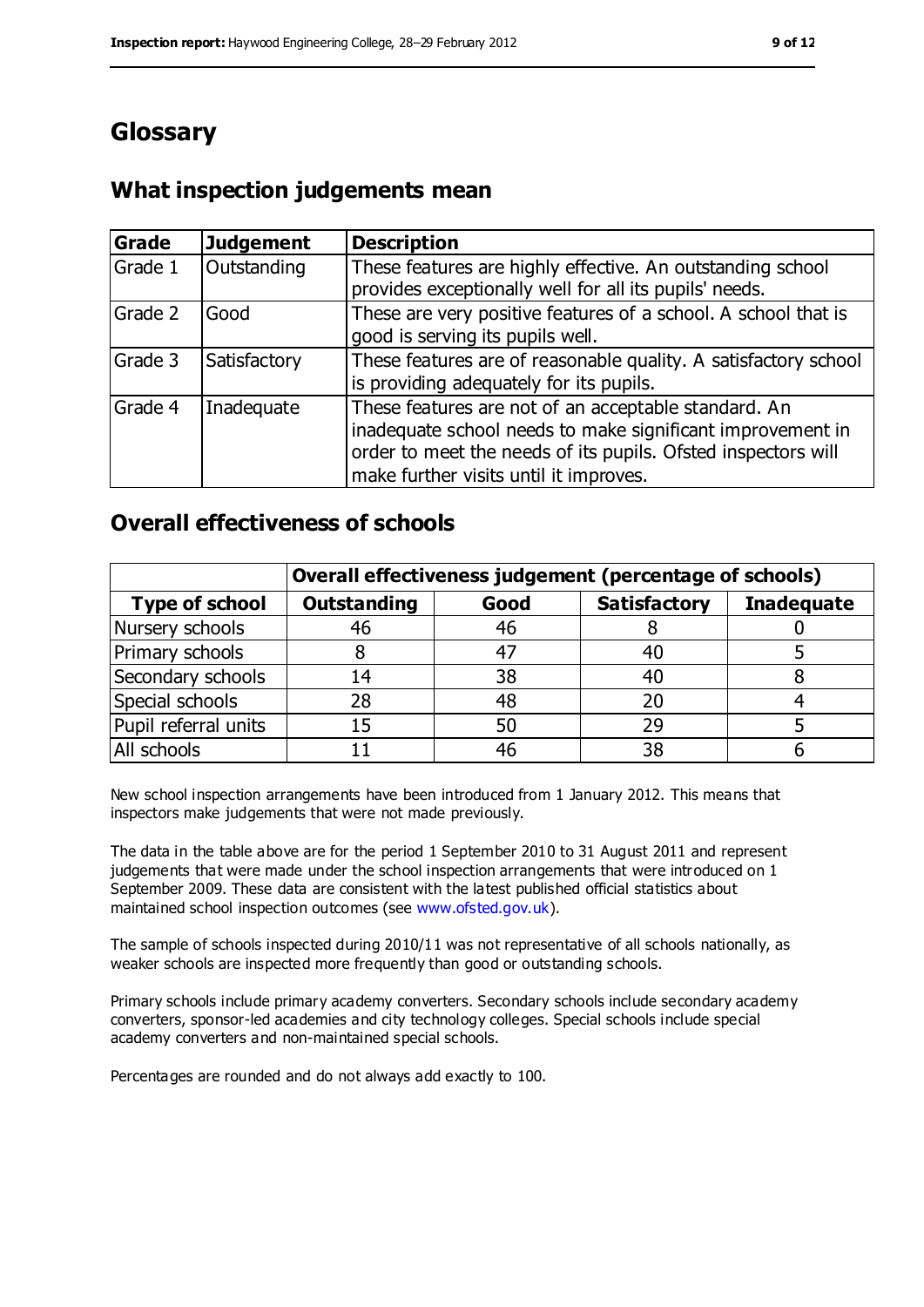## **Common terminology used by inspectors**

| Achievement:                  | the progress and success of a pupil in their learning and<br>development taking account of their attainment.                                                                                                           |
|-------------------------------|------------------------------------------------------------------------------------------------------------------------------------------------------------------------------------------------------------------------|
| Attainment:                   | the standard of the pupils' work shown by test and<br>examination results and in lessons.                                                                                                                              |
| Behaviour                     | how well pupils behave in lessons, with emphasis on their<br>attitude to learning. Pupils' punctuality to lessons and their<br>conduct around the school.                                                              |
| Capacity to improve:          | the proven ability of the school to continue improving based<br>on its self-evaluation and what the school has accomplished<br>so far and on the quality of its systems to maintain<br>improvement.                    |
| Leadership and<br>management: | the contribution of all the staff with responsibilities, not just<br>the governors and headteacher, to identifying priorities,<br>directing and motivating staff and running the school.                               |
| Learning:                     | how well pupils acquire knowledge, develop their<br>understanding, learn and practise skills and are developing<br>their competence as learners.                                                                       |
| Overall effectiveness:        | inspectors form a judgement on a school's overall<br>effectiveness based on the findings from their inspection of<br>the school.                                                                                       |
| Progress:                     | the rate at which pupils are learning in lessons and over<br>longer periods of time. It is often measured by comparing<br>the pupils' attainment at the end of a key stage with their<br>attainment when they started. |
| Safety                        | how safe pupils are in school, including in lessons; and their<br>understanding of risks. Pupils' freedom from bullying and<br>harassment. How well the school promotes safety, for<br>example e-learning.             |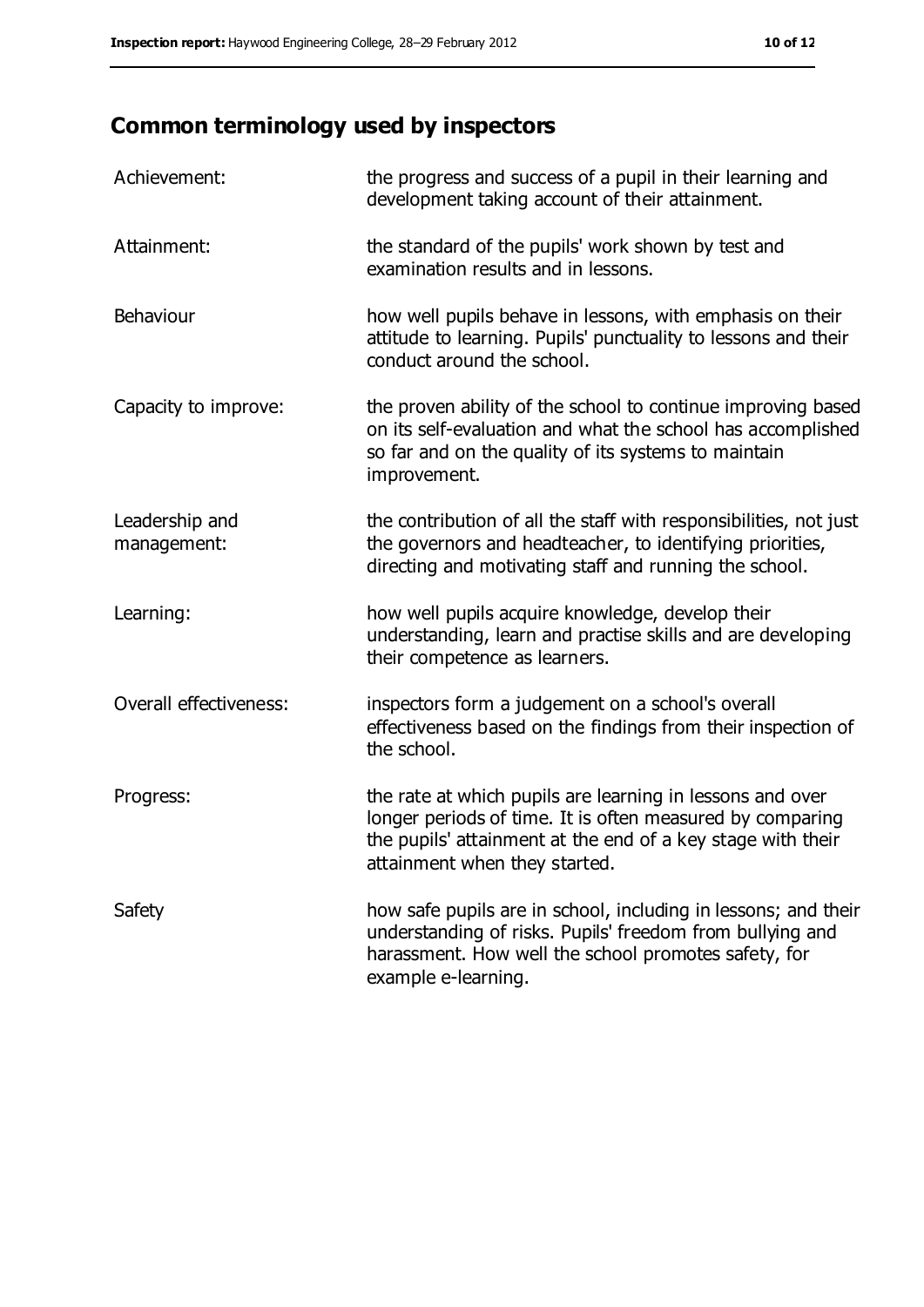#### **This letter is provided for the school, parents and carers to share with their children. It describes Ofsted's main findings from the inspection of their school.**



1 March 2012

Dear Students

#### **Inspection of Haywood Engineering College, Stoke-on-Trent, ST6 7AB**

Thank you for being so welcoming when we came to inspect your school. We enjoyed talking with you, looking at your work and watching you learn. We judged that this is a satisfactory school with a number of strengths. In the questionnaire that you completed almost all of you said that the school helps you to do well; we agree with you, but we think you can do even better.

These were some of the main things we found in our inspection.

- Attainment is broadly average though the proportion gaining five GCSEs at grades A\*-C, including English and mathematics is below average.
- Although students make good progress when compared with similar schools, achievement is only satisfactory because you make the same progress as students make nationally.
- Students have not made as much progress in mathematics as in English.
- In your questionnaires most of you said teaching is good and you learn a lot. We agree with you, but we think a few aspects of teaching can be improved.
- In your comments most of you said that behaviour is good, bullying is dealt with well and you feel safe. We agree with you. Your attendance is good too.
- Leaders have created a good climate for learning in the school and are working hard to improve the school further.

To help the school to improve, we have said that senior leaders should:

further increase your attainment and progress, especially in mathematics and English by: helping to reach your higher targets; better meeting the needs of different groups of students; improving literacy skills; and giving you more opportunities to learn independently.

I hope you continue to do your best, especially in mathematics and English, and that you all work hard to achieve your potential.

Yours sincerely

Bernard Campbell Her Majesty's Inspector